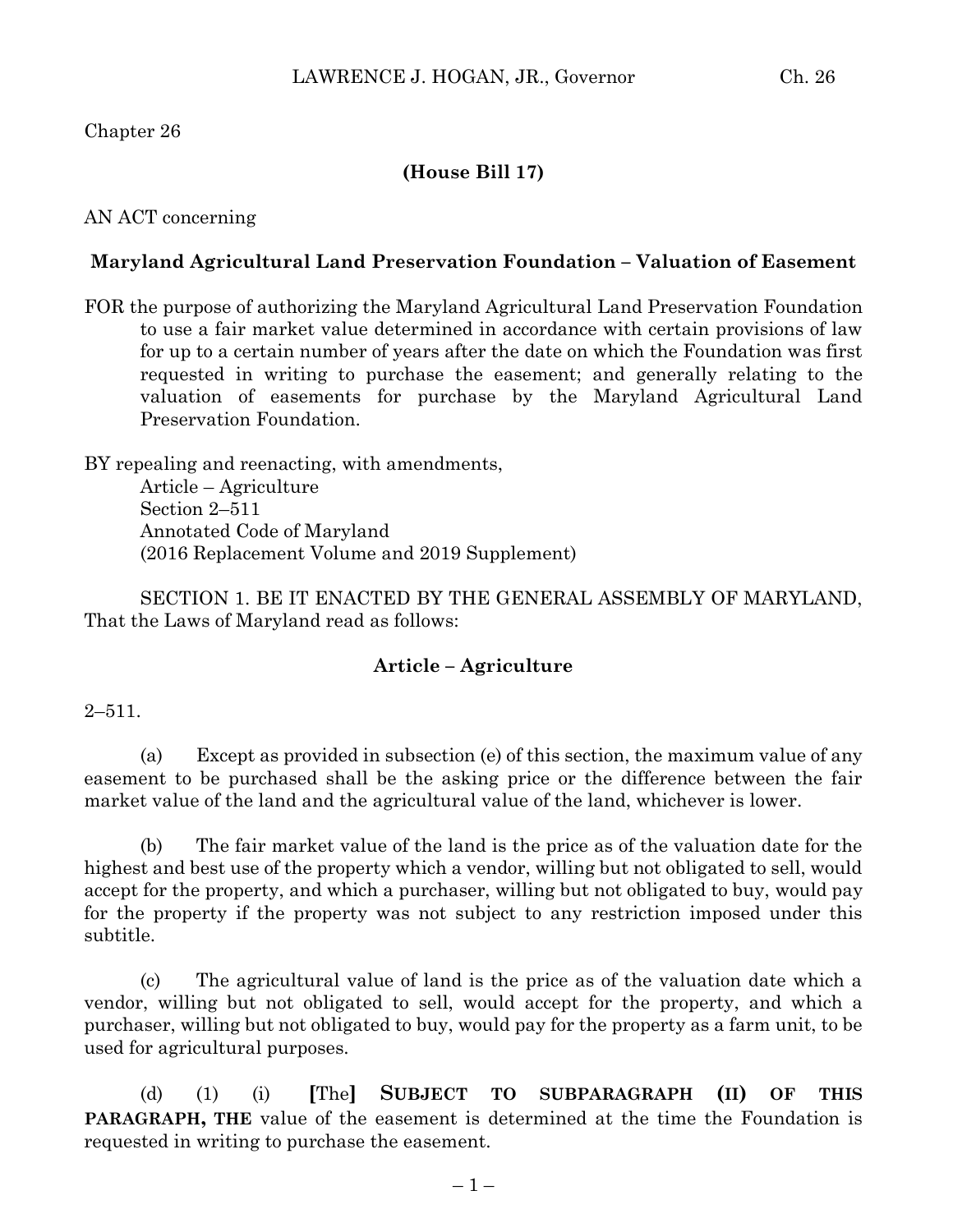(ii) **THE FOUNDATION MAY USE A FAIR MARKET VALUE DETERMINED IN ACCORDANCE WITH THIS SECTION FOR UP TO 2 YEARS AFTER THE DATE ON WHICH THE FOUNDATION WAS FIRST REQUESTED IN WRITING TO PURCHASE THE EASEMENT.**

**(III)** The fair market value shall be determined by the Department of General Services based on one or more appraisals by the State appraisers, and appraisals, if any, of the landowner.

**[**(iii)**] (IV)** The entire contiguous acreage shall be included in the determination of the value of the easement, less 1 acre per single dwelling; however, except as provided in  $\S 2-513(b)(2)$  of this subtitle, the entire contiguous acreage, including the 1 acre per single dwelling, is subject to the easement restrictions.

(2) (i) Subject to subparagraph (ii) of this paragraph, the agricultural value of land shall be determined by a formula approved by the Department that measures the farm productivity of the land on which the applicant has applied to sell an easement by taking into consideration weighted factors that may include rents, location, soil types, development pressure, interest rates, and potential agricultural use.

(ii) The agricultural value determined under subparagraph (i) of this paragraph is subject to the approval of the Department.

(e) (1) Notwithstanding the provisions of this section, and except as provided in paragraph (2) of this subsection, the Foundation may not purchase an easement for more than 75% or less than 25% of the fair market value of the land.

(2) The Foundation may purchase an easement for less than 25% of the fair market value of the land if the owner's asking price is less than 25% of the fair market value of the land.

(f) (1) If the landowner and the Foundation do not agree on the value of the easement as determined by the State, either the landowner or the Foundation may request, no later than September 30 of the year following the determination of the value, that the matter be referred to the property tax assessment appeal board as provided under § 3–107 of the Tax – Property Article, for arbitration as to the value of the easement.

(2) The value determined by that arbitration shall be binding upon the owner and the Foundation in a purchase of the easement made subsequent to the arbitration for a period of 2 years, unless the landowner and the Foundation agree upon a lesser value or the landowner or the Foundation appeals the results of the arbitration to the Maryland Tax Court, and either party may further appeal from the Tax Court as provided in § 13–532 of the Tax – General Article.

SECTION 2. AND BE IT FURTHER ENACTED, That this Act shall take effect July